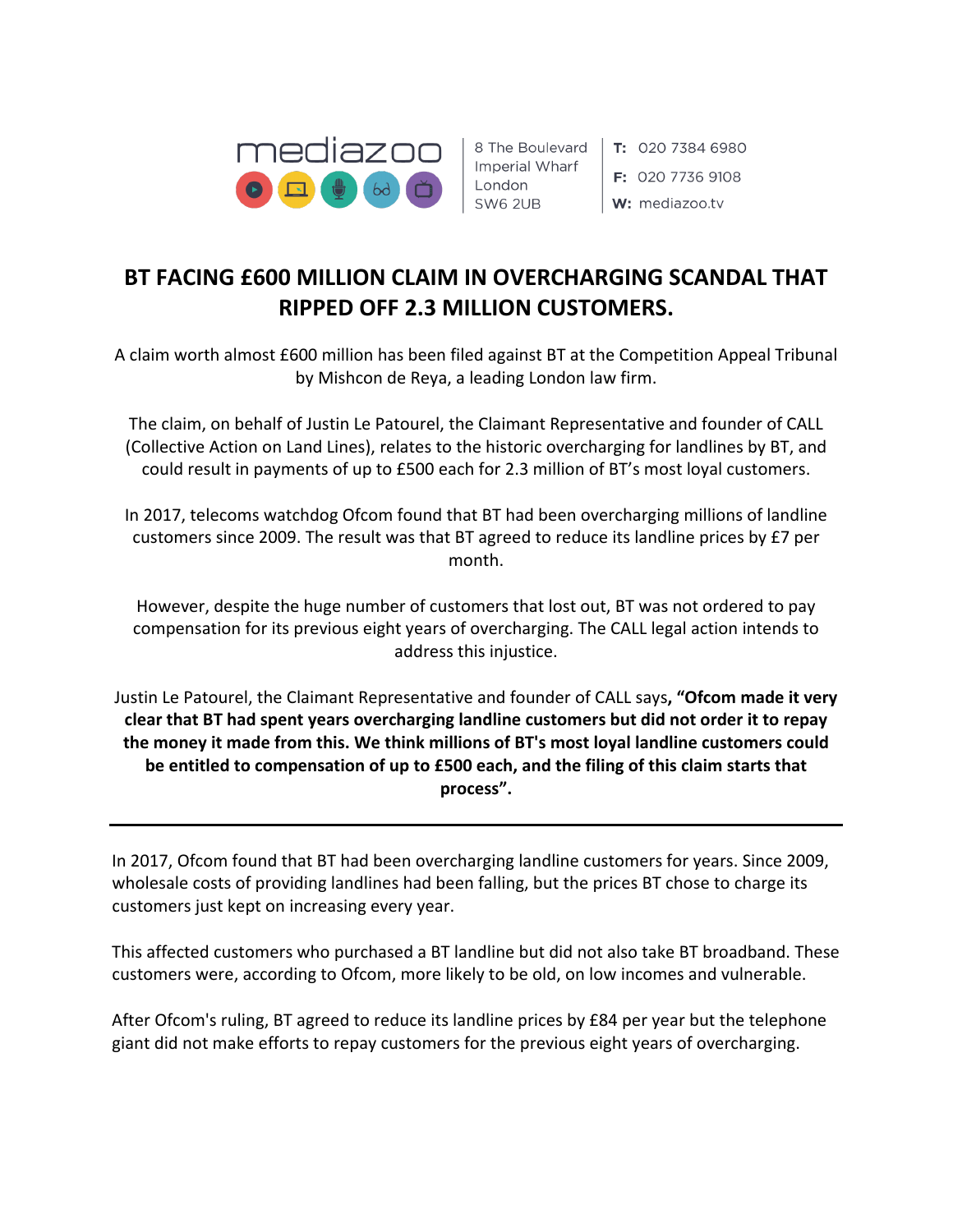Justin Le Patourel, the Claimant Representative, and founder of CALL (Collective Action on Land Lines) is determined to put right this injustice and is today filing a claim against BT for the return of these overcharges from 2015 onwards.

Rob Murray partner of Mishcon de Reya who is representing Le Patourel and CALL says, "*The claims of customers directly harmed by BT's exploitative behaviour are precisely the type of claims the collective actions regime is designed to deal with. We hope very much that a settlement can be reached to resolve them in line with BTs acceptance of the need to avoid overcharging when investigated by Ofcom*".

In addition, Mr Le Patourel is seeking compensation for customers who took both a broadband service and a BT landline, but not together as a package (or 'bundle'). These people were excluded from BT's 2017 price cut, and so continue to be overcharged to this day.

Unfortunately, under current legal rules, it is not possible to extend the claim all the way back to the year the overcharging started in 2009. But CALL can seek damages from 2015. This makes the claim, worth £589 million, comprising £200-£500 for each of the 2.3 million affected customers,

Natasha Pearman of Mishcon de Reya who is representing Le Patourel and CALL says, "**This is a specialist claim that will be heard before the Competition Appeal Tribunal. It is a classic example of a loyalty penalty, which were the subject of a super complaint by Citizens Advice, due to their harmful effects on consumers. It will take time to gather evidence and bring it to trial, but we are very confident that eventually millions of BT's most loyal customers – many of whom are older and potentially vulnerable – will receive a significant rebate"**.

Justin Le Patourel and CALL are seeking authorisation by the Tribunal to act for all the BT customers who were overcharged. If they are successful, then relevant UK based customers will automatically be represented and will not need to do anything further to join the action.

Anyone who had an unbundled landline from 2015 and wants to find our more information should visit the CALL website at www.callclaim.co.uk. Equally, if anyone does not want to be included in the claim, they can opt out on the same site. No fees are payable either way.

Justin Le Patourel adds*,* **"BT customers who had a land line from 2015 and want to know more should get in touch with us, either by phoning 0333 212 1617, emailing us at info@callclaim.co.uk or by going to the CALL (Collective Action on Land Lines) website – [www.callclaim.co.uk](http://www.callclaim.co.uk/)**. **We can also be found on Facebook (@callclaims) and Twitter (@call\_claims)"**

**- ENDS -**

**Media Contacts: Emily Northcott (Media Zoo)**